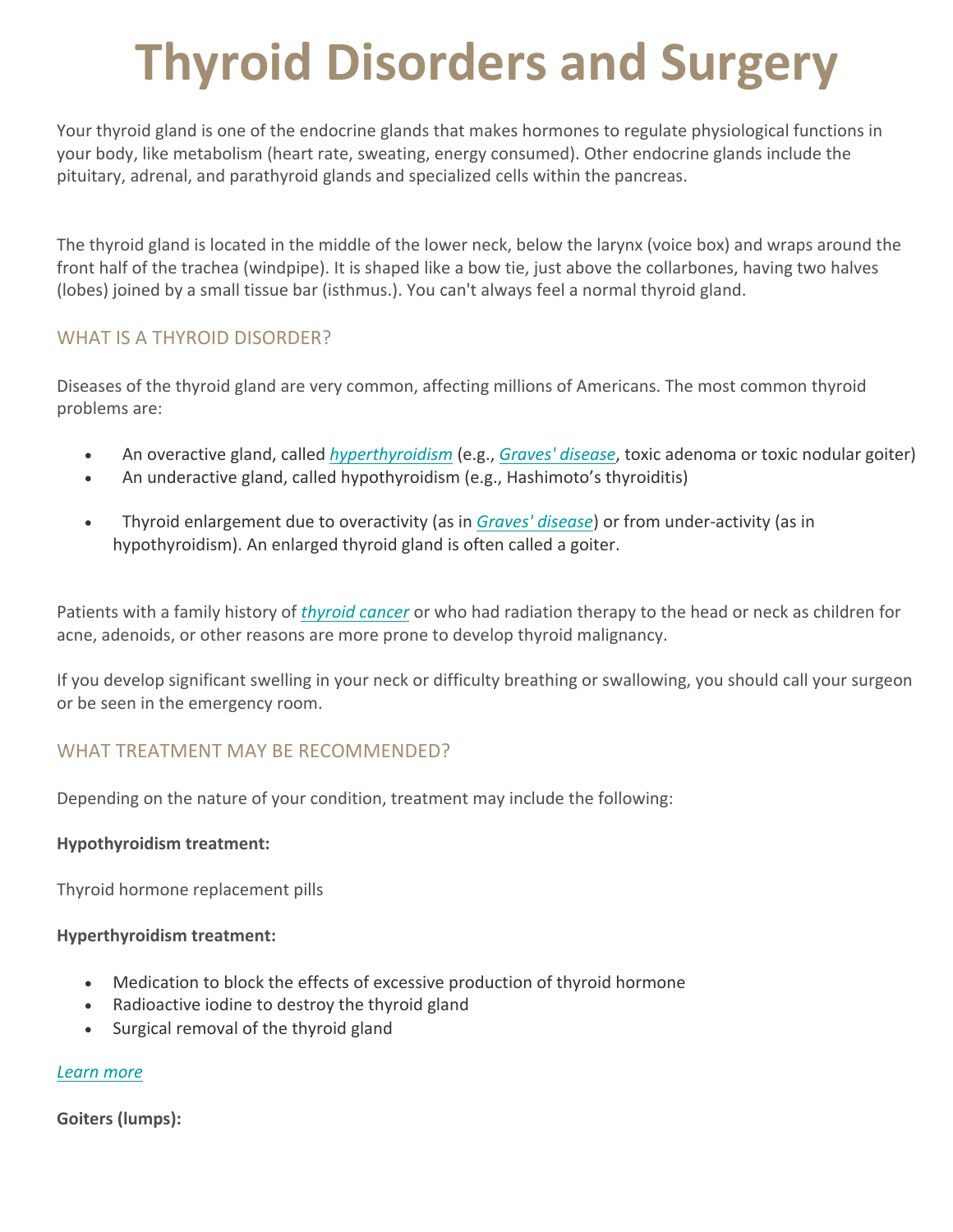If you experience a *goiter*, your doctor will propose a treatment plan based on the examination and your test results. He may recommend:

- An imaging study to determine the size, location, and characteristics of any nodules within the gland. Types of imaging studies include CT or CAT scans, ultrasound, or MRIs.
- A fine-needle aspiration biopsy a safe, relatively painless procedure. With this procedure, a hypodermic needle is passed into the lump, and tissue fluid samples containing cells are taken. Several passes with the needle may be required. Sometimes ultrasound is used to guide the needle into the nodule. There is little pain afterward and very few complications from the procedure. This test gives the doctor more information on the nature of the lump in your thyroid gland and may help to differentiate a benign from a malignant or cancerous thyroid mass.
- Thyroid surgery may be required when:
	- $\circ$  the fine needle aspiration is reported as indeterminate, suspicious or suggestive of cancer
	- $\circ$  imaging shows that nodules have worrisome characteristics or that nodules are getting bigger
	- $\circ$  the trachea (windpipe) or esophagus are compressed because one or both lobes are very large

Historically, some thyroid nodules, including some that are malignant, have shown a reduction in size with the administration of thyroid hormone. However, this treatment, known as medical suppression therapy, has proven to be an unreliable treatment method.

## WHAT IS THYROID SURGERY?

Thyroid surgery is an operation to remove part or all of the thyroid gland. It is performed in the hospital, and general anesthesia is usually required. Typically, the operation removes the lobe of the thyroid gland containing the lump and possibly the isthmus. A frozen section (immediate microscopic reading) may be used to determine if the rest of the thyroid gland should be removed during the same surgery.

Sometimes, based on the result of the frozen section, the surgeon may decide not to remove any additional thyroid tissue, or proceed to remove the entire thyroid gland, and/or other tissue in the neck. This decision is usually made in the operating room by the surgeon, based on findings at the time of surgery. Your surgeon will discuss these options with you preoperatively.

As an alternative, your surgeon may choose to remove only one lobe and await the final pathology report before deciding if the remaining lobe needs to be removed. There also may be times when the definite microscopic answer cannot be determined until several days after surgery. If a malignancy is identified in this way, your surgeon may recommend that the remaining lobe of the thyroid be removed at a second procedure. If you have specific questions about thyroid surgery, ask your otolaryngologist to answer them in detail.

## WHAT HAPPENS AFTER THYROID SURGERY?

#### **During the first 24 hours:**

After surgery, you may have a drain (tiny piece of plastic tubing), which prevents fluid and blood from building up in the wound. This is removed after the fluid accumulation has stabilized, usually within 24 hours after surgery. Most patients are discharged later the same day or the next day. Complications are rare but may include:

- Bleeding
- Bleeding under the skin that rarely can cause shortness of breath requiring immediate medical evaluation